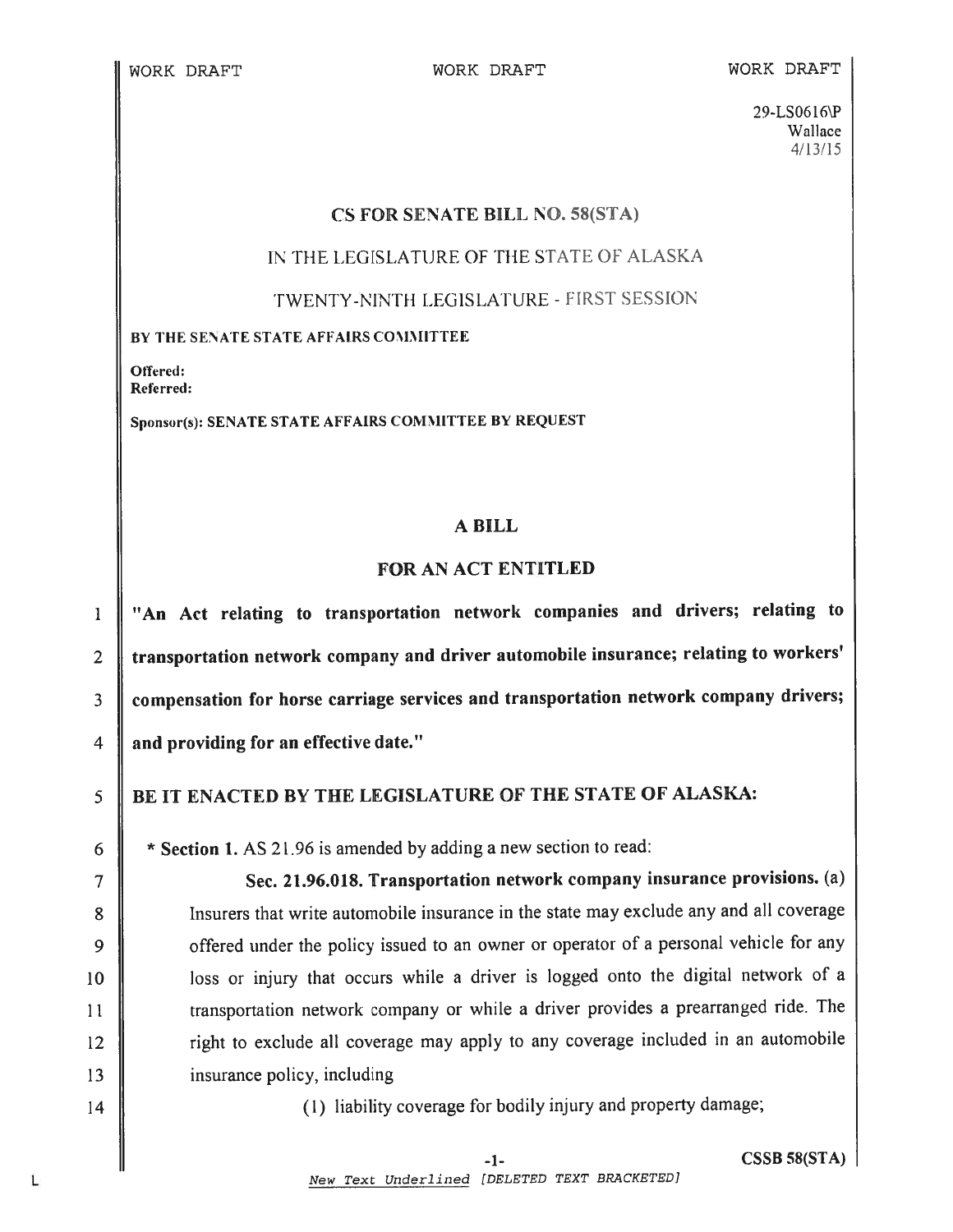- 1 (2) personal injury protection coverage;
- 2 (3) uninsured and underinsured motorist coverage;
- 3 (4) medical payments coverage,
- 4 (5) comprehensive physical damage coverage; and
- <sup>5</sup> (6) collision <sup>p</sup>hysical damage coverage.

6  $\parallel$  (b) Exclusions under (a) of this section apply notwithstanding any requirement  $7 \parallel$  under AS 28.20. Nothing in this section implies or requires that a personal automobile 8 insurance policy provide coverage while the driver is logged onto the digital network 9 | of a transportation network company, while the driver is engaged in a prearranged 10 **i** ride, or while the driver otherwise uses a personal vehicle to transport passengers for 11 compensation.

<sup>12</sup> (c) Nothing in this section precludes an insurer from providing coverage for 13 the personal vehicle of a transportation network company driver if the insurer chooses 14 **u** to provide coverage by contract or endorsement.

 (d) Automobile insurers that exclude coverage under (a) of this section do not have <sup>a</sup> duty to defend or indemnify any claim expressly excluded under (a) of this 17 || section. Nothing in this section may be considered to invalidate or limit an exclusion **contained in a policy, including any policy in use or approved for use in this state before the enactment of this section, that excludes coverage for vehicles used to carry persons or property for a charge or available for hire by the public.** 

 $\parallel$  (e) An automobile insurer that defends or indemnifies a claim against a driver **that is excluded under the terms of its policy shall have a right of contribution against ||** other insurers that provide automobile insurance to the same driver in satisfaction of **the coverage requirements of AS 28.23.010 at the time of loss.** 

 (f) In <sup>a</sup> claims coverage investigation, <sup>a</sup> transportation network company and **a** any insurer potentially providing coverage under AS 28.23.010 shall cooperate to 27 || facilitate the exchange of relevant information with directly involved parties and any || insurer of the transportation network company driver, if applicable, including the **precise times that a transportation network company driver logged onto and off of the**  digital network of <sup>a</sup> transportation network company in the 12-hour period 31 immediately preceding and in the 12-hour period immediately following the accident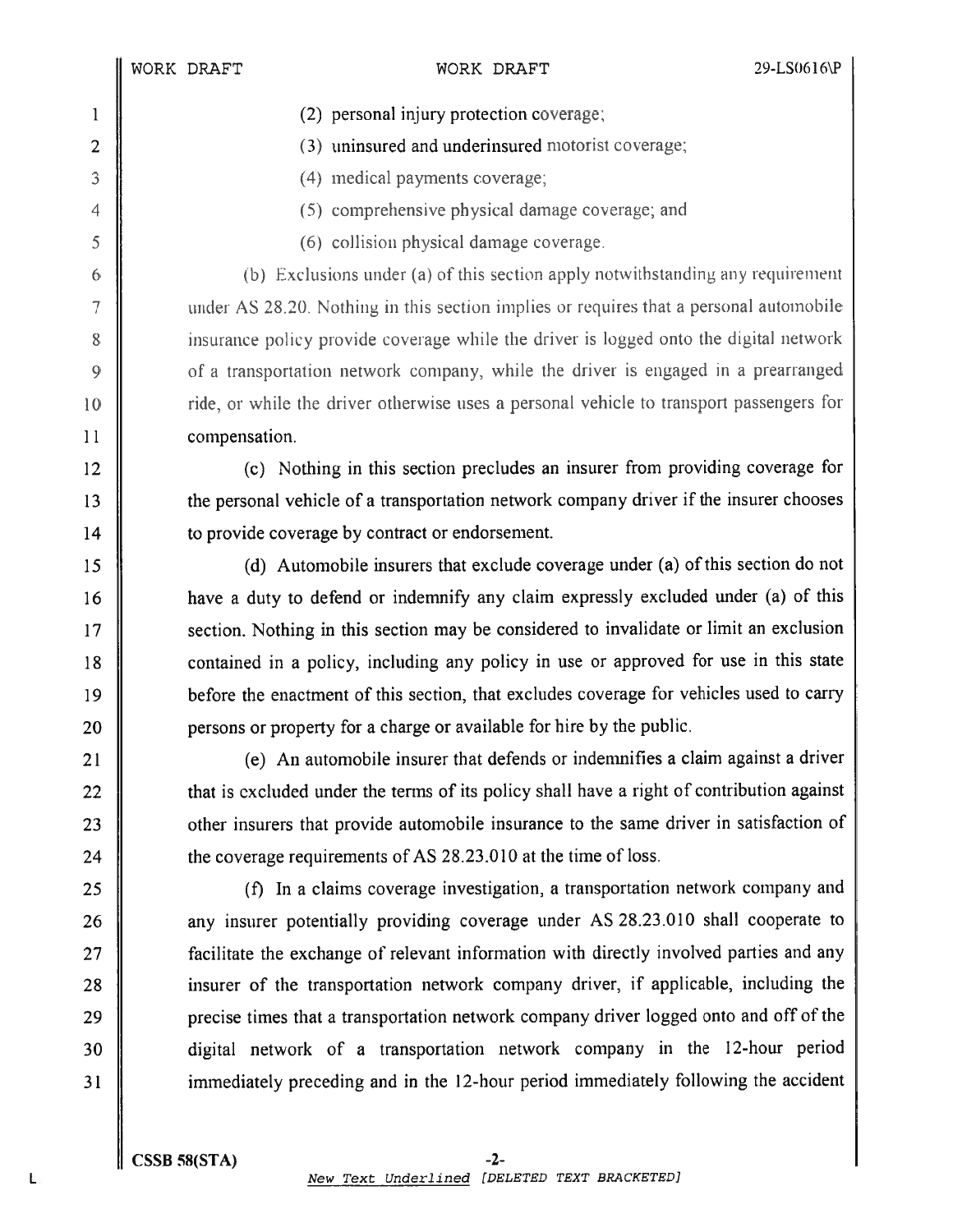1 | and disclose to one another a clear description of the coverage, exclusions, and limits 2 **b** provided under any automobile insurance maintained under AS 28.23.010.

 $\frac{3}{1}$  \* Sec. 2. AS 21.96 is amended by adding a new section to read:

4  $\parallel$  Sec. 21,96,200. Definitions. In this chapter,

5 (1) "digital network" means any online-enabled application, software, 6 || website, or system offered or used by a transportation network company that enables  $7 \parallel$  the prearrangement of rides with transportation network company drivers,

8 || (2) "personal vehicle" means a motor vehicle that is used by a 9 **transportation network company driver and is owned, leased, or otherwise authorized** 10 | for use by the transportation network company driver; "personal vehicle" does not 11 **include a taxi, limousine, or other commercial motor vehicle for hire;** 

12 || (3) "prearranged ride" means transportation provided by a driver to a 13 || rider, beginning when a driver accepts a ride requested by a rider through a digital 14 | network controlled by a transportation network company, continuing while the driver <sup>15</sup> transports <sup>a</sup> requesting rider, and ending when the last requesting rider departs from 16 | the personal vehicle; "prearranged ride" does not include shared expense carpool or 17 || vanpool arrangements or transportation provided using a taxi, limousine, or other 18 **lack** commercial motor vehicle for hire;

<sup>19</sup> (4) "transportation network company" means <sup>a</sup> corporation, 20 || partnership, sole proprietorship, or other entity operating in the state that uses a digital 21 || network to connect transportation network company riders to transportation network 22 || company drivers who provide prearranged rides; a transportation network company 23 || may not be considered to control, direct, or manage the personal vehicles or 24 **transportation network company drivers that connect to its digital network, except** 25 where agreed to by written contract;

26 || (5) "transportation network company driver" or "driver" means an 27 **i** individual who

28 **(A)** receives connections to potential passengers and related 29 || services from a transportation network company in exchange for payment of a 30 || fee to the transportation network company; and

<sup>31</sup> (B) uses <sup>a</sup> persona<sup>l</sup> vehicle to offer or provide <sup>a</sup> prearrange<sup>d</sup>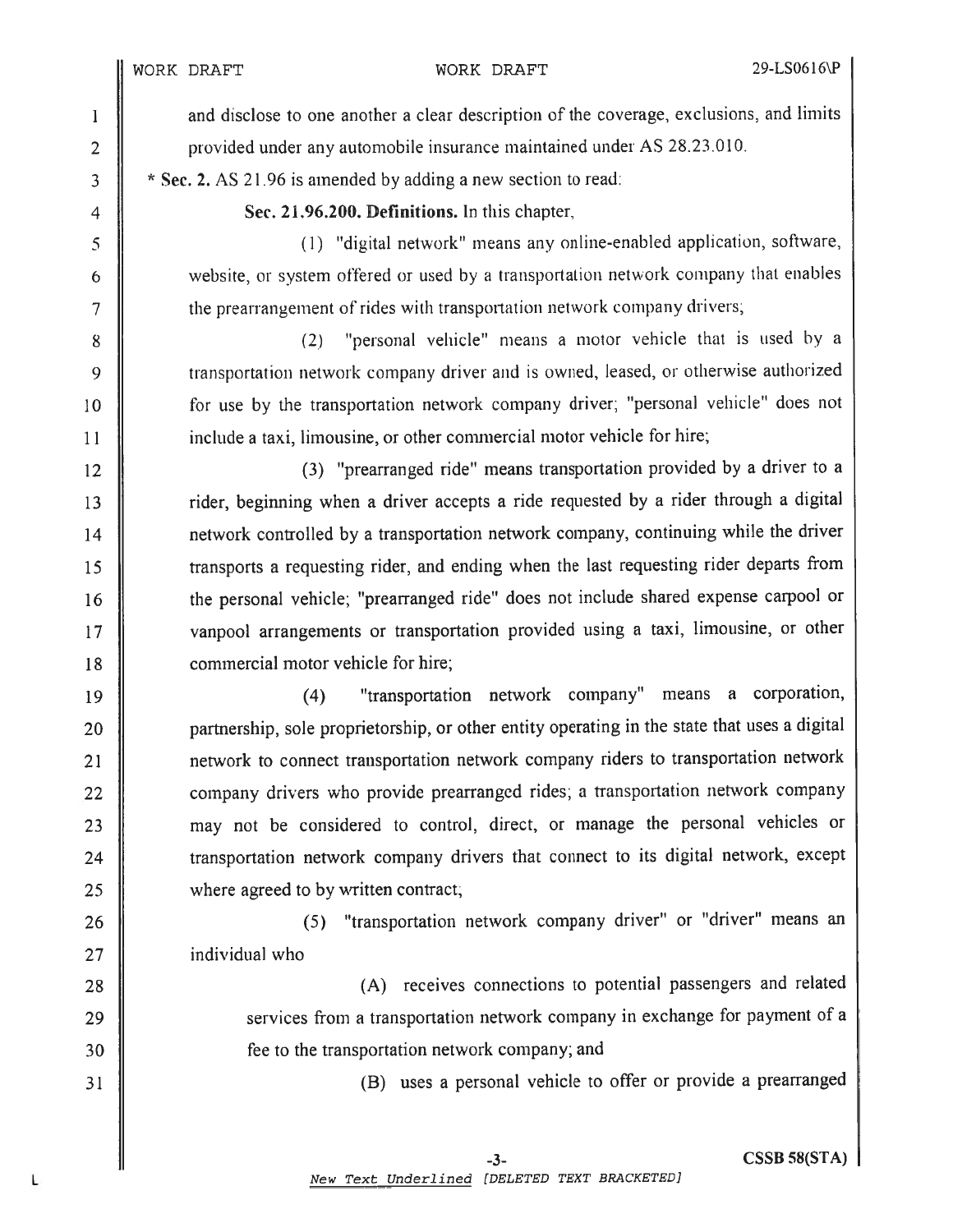1 || 2 transportation network company in return for compensation or payment of a  $3 \parallel$  fee;

4 || (6) "transportation network company rider" or "rider" means an 5 **i** individual or person who uses a digital network of a transportation network company 6 **the connect with a transportation network company driver who provides prearranged**  $7 \parallel$  rides to the rider in the driver's personal vehicle between points chosen by the rider.

8  $\parallel$  \* Sec. 3. AS 23,30,230(a) is amended to read:

# 9  $\parallel$  (a) The following persons are not covered by this chapter:

 $10 \parallel$  (1) a part-time baby-sitter;

11 | (2) a cleaning person;

12 || (3) harvest help and similar part-time or transient help;

13 || (4) a person employed as a sports official on a contractual basis and 14 who officiates only at sports events in which the players are not compensated; in this 15 paragraph, "sports official" includes an umpire, referee, judge, scorekeeper, 16 time keeper, organizer, or other person who is a neutral participant in a sports event;

17 || (5) a person employed as an entertainer on a contractual basis;

18 || (6) a commercial fisherman, as defined in AS 16.05.940;

 $\parallel$  [9]  $\parallel$  (7) an individual who drives a taxicab whose compensation and written 20 contractual arrangement is as described in AS  $23.10.055(a)(13)$ , unless the hours 21 worked by the individual or the areas in which the individual may work are restricted except to comply with local ordinances;

23 || (8) a participant in the Alaska temporary assistance program 24  $\parallel$  (AS 47.27) who is engaged in work activities required under AS 47.27.035 other than 25 **S** subsidized or unsubsidized work or on-the-job training;

26 || (9) a person employed as a player or coach by a professional hockey **team** if the person is covered under a health care insurance plan provided by the **professional hockey team, the coverage is applicable to both work related and n** nonwork related injuries, and the coverage provides medical and related benefits as 30 || required under this chapter, except that coverage may not be limited to two years from the date of injury as described under AS 23.30.095(a); in this paragraph, "health care

22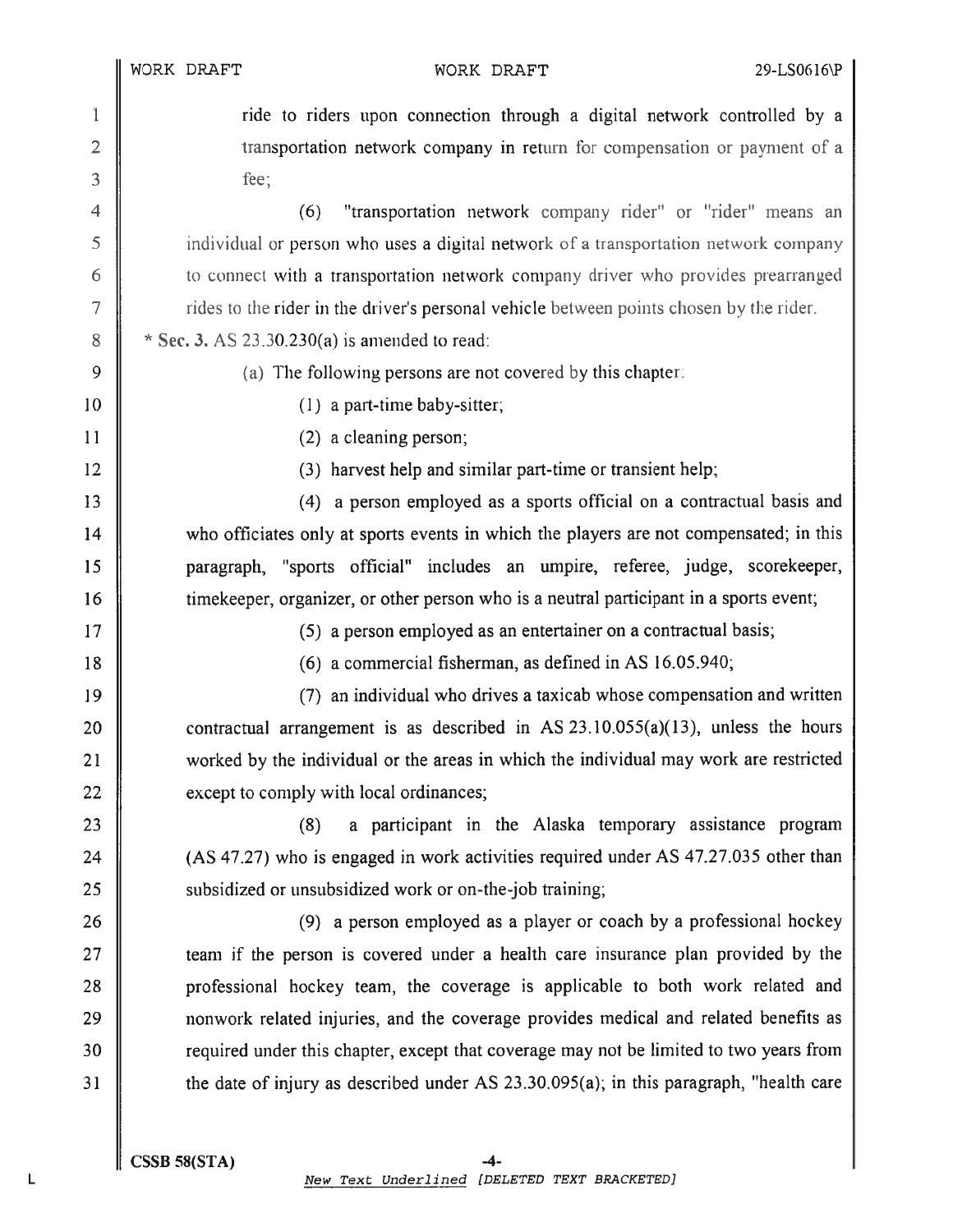$\mathbf{I}$  $\overline{2}$ 

3

 $\overline{4}$ 

5

6

 $\overline{7}$ 

8

9

10

 $11$ 

12

13

14

15

16

 $17$ 

18

19

20

 $21$ 

22

23

24

25

26 27

28

29

30

 $31$ 

#### WORK DRAFT

insurance" has the meaning given in AS 21.12.050; [AND]

(10) a person working as a qualified real estate licensee who performs services under a written contract that provides that the person will not be treated as an employee for federal income tax or workers' compensation purposes; in this paragraph, "qualified real estate licensee" means a person who is required to be licensed under AS 08.88.161 and whose payment for services is directly related to sales or other output rather than the number of hours worked;

### (11) a person who operates a horse carriage service; and

(12) a transportation network company driver who provides a prearranged ride or is otherwise logged onto the digital network of a transportation network company as a driver.

\* Sec. 4. AS 23.30.230(c) is amended by adding new paragraphs to read:

(4) "digital network" means any online-enabled application, software, website, or system offered or used by a transportation network company that enables the prearrangement of rides with transportation network company drivers;

"personal vehicle" means a motor vehicle that is used by a  $(5)$ transportation network company driver and is owned, leased, or otherwise authorized for use by the transportation network company driver; "personal vehicle" does not include a taxi, limousine, or other commercial motor vehicle for hire;

(6) "prearranged ride" means transportation provided by a driver to a rider, beginning when a driver accepts a ride requested by a rider through a digital network controlled by a transportation network company, continuing while the driver transports a requesting rider, and ending when the last requesting rider departs from the personal vehicle; "prearranged ride" does not include shared expense carpool or vanpool arrangements or transportation provided using a taxi, limousine, or other commercial motor vehicle for hire;

 $(7)$ "transportation network company" means a corporation, partnership, sole proprietorship, or other entity operating in the state that uses a digital network to connect transportation network company riders to transportation network company drivers who provide prearranged rides; a transportation network company may not be considered to control, direct, or manage the personal vehicles or

 $-5-$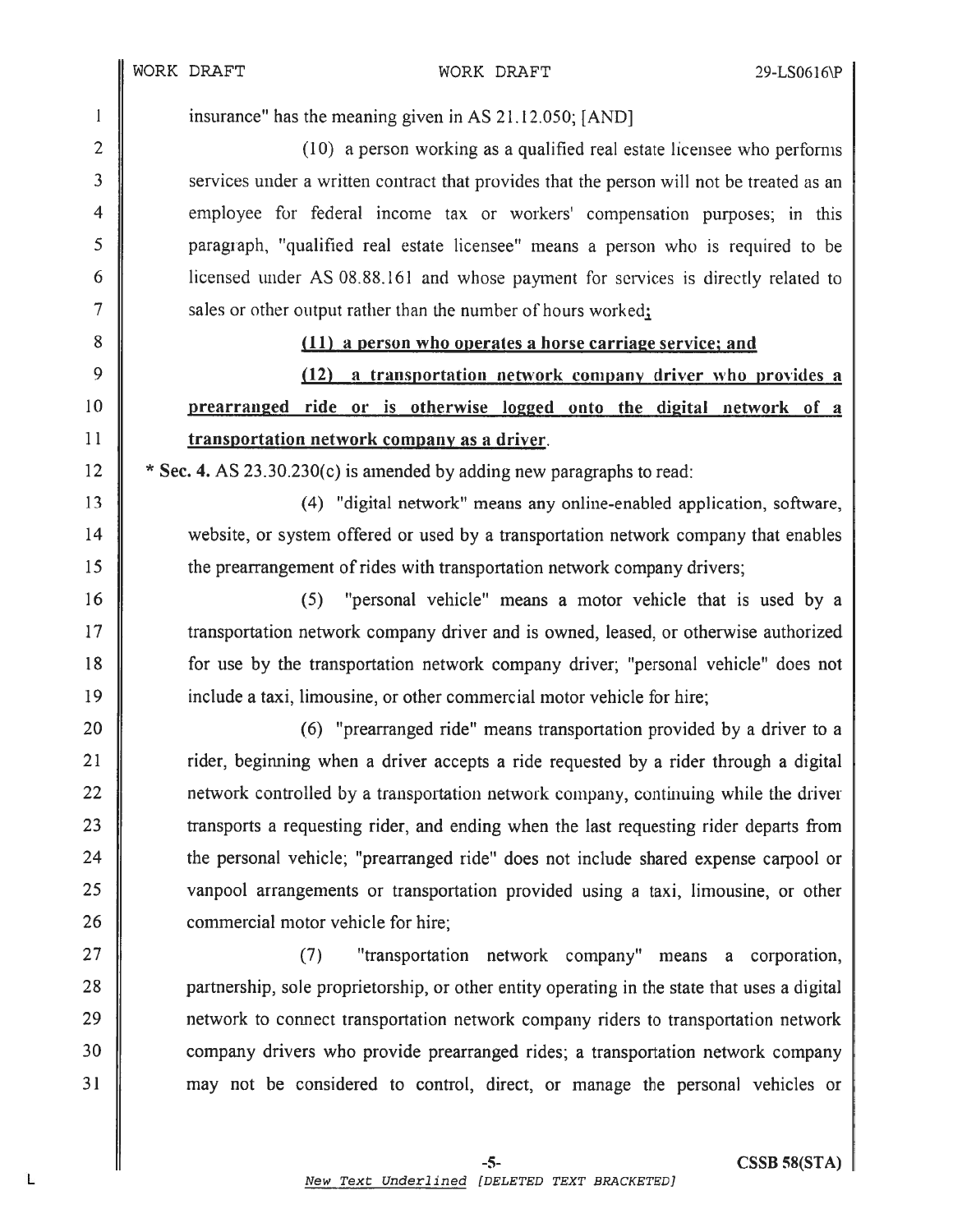<sup>I</sup> transportation network company drivers that connect to its digital network, excep<sup>t</sup> 2 where agreed to by written contract;

3 (8) "transportation network company driver" or "driver" means an 4 **i** individual who

<sup>5</sup> (A) receives connections to potential passengers and related 6 services from <sup>a</sup> transportation network company in exchange for paymen<sup>t</sup> of <sup>a</sup> 7 **f**  $\parallel$  fee to the transportation network company; and

 (B) uses <sup>a</sup> personal vehicle to offer or provide <sup>a</sup> prearranged **9** ride to riders upon connection through a digital network controlled by a **I** transportation network company in return for compensation or payment of a 11 fee;

 (9) "transportation network company rider" or "rider" means an individual or person who uses <sup>a</sup> digital network of <sup>a</sup> transportation network company **to connect with a transportation network company driver who provides prearranged** rides to the rider in the driver's personal vehicle between points chosen by the rider.

16  $\parallel$  \* Sec. 5. AS 28 is amended by adding a new chapter to read:

<sup>17</sup> Chapter 23. Transportation Network Companies and Drivers.

 Sec. 28.23.010. Financial responsibility of transportation network companies. (a) A transportation network company driver or transportation network 20 company on behalf of the driver shall maintain primary automobile insurance that **Telephone** is a transportation network company driver or otherwise .  $\parallel$  uses a vehicle to transport passengers for compensation and that covers the driver 23 while the driver is logged onto the digital network of a transportation network **company or while the driver is engaged in a prearranged ride.** 

 (b) The following automobile insurance requirements shall apply while <sup>a</sup> **participating transportation network company driver is logged onto the digital network**  $27 \parallel$  of a transportation network company and is available to receive transportation requests || but is not engaged in a prearranged ride:

 $29$  ||  $\Box$  (1) primary automobile liability insurance in the amount of at least 30 **||** \$50,000 for death and bodily injury for each person, \$100,000 for death and bodily 31 injury for each incident, and \$25,000 for property damage;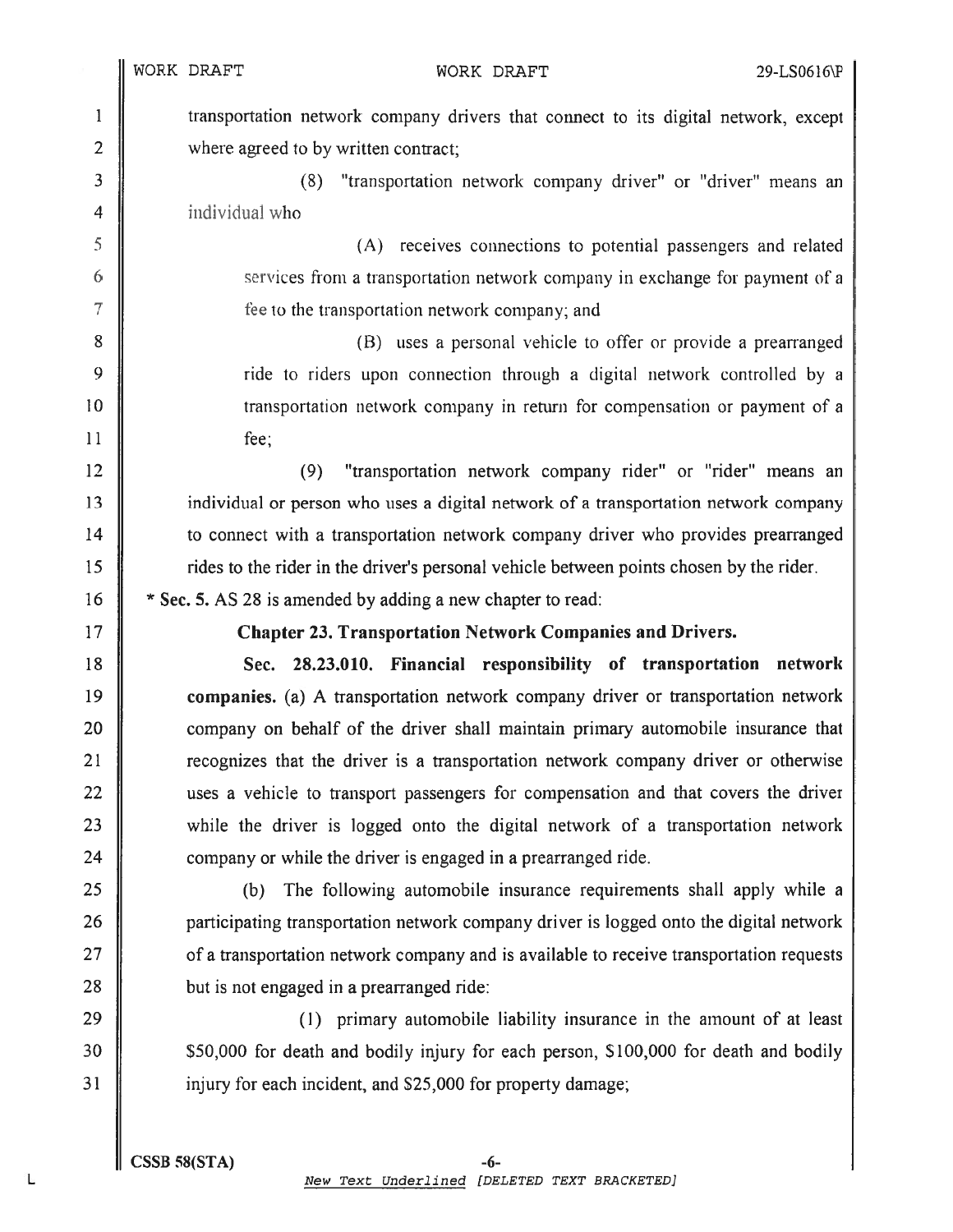$\parallel$ 

L

WORK DRAFT

| $\mathbf{1}$    | (2) the coverage requirements of this subsection may be satisfied by                 |
|-----------------|--------------------------------------------------------------------------------------|
| $\overline{2}$  | any of the following:                                                                |
| 3               | (A)<br>automobile insurance maintained by the transportation                         |
| $\overline{4}$  | network company driver;                                                              |
| 5               | automobile insurance maintained by the transportation<br>(B)                         |
| 6               | network company; or                                                                  |
| $\overline{7}$  | (C) any combination of $(A)$ and $(B)$ of this paragraph.                            |
| 8               | The following automobile insurance requirements shall apply while a<br>(c)           |
| 9               | transportation network company driver is engaged in a prearranged ride:              |
| 10              | (1)<br>primary automobile liability insurance that provides at least                 |
| 11              | \$1,000,000 for death, bodily injury, and property damage;                           |
| 12              | (2) the coverage requirements of this subsection may be satisfied by                 |
| 13              | any of the following:                                                                |
| 14              | (A)<br>automobile insurance maintained by the transportation                         |
| 15              | network company driver;                                                              |
| 16              | automobile insurance maintained by the transportation<br>(B)                         |
| 17              | network company; or                                                                  |
| 18              | (C) any combination of $(A)$ and $(B)$ of this paragraph.                            |
| 19              | (d) If insurance maintained by a driver under (b) or (c) of this section has         |
| 20              | lapsed or does not provide the required coverage, insurance maintained by a          |
| 21              | transportation network company must provide the coverage required by this section    |
| 22              | beginning with the first dollar of a claim, and the transportation network company   |
| 23              | insurer has the duty to defend that claim.                                           |
| 24              | Coverage under an automobile insurance policy maintained by the<br>(e)               |
| 25              | transportation network company may not be dependent on a personal automobile         |
| 26              | insurer first denying a claim nor shall a personal automobile insurance policy be    |
| 27              | required first to deny a claim.                                                      |
| 28              | (f) Insurance required by this section may be placed with an insurer licensed        |
| 29              | under AS 21.09.010 or with a surplus lines insurer eligible under AS 21.34.          |
| 30              | (g) Insurance satisfying the requirements of this section shall be considered to     |
| $\overline{31}$ | satisfy the financial responsibility requirement for a motor vehicle under AS 28.20. |
|                 |                                                                                      |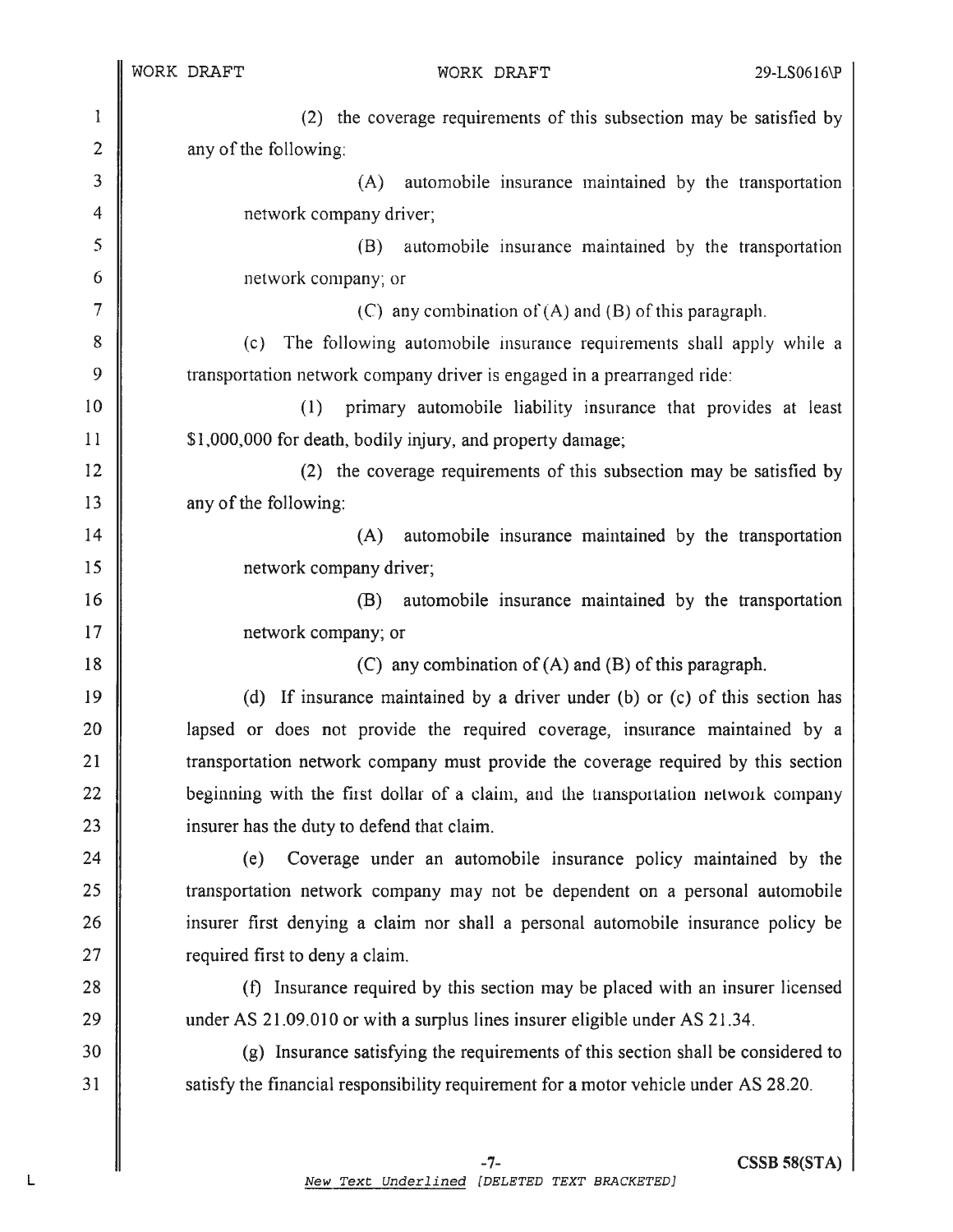#### WORK DRAFT WORK DRAFT 29-LS0616\P

 (h) A transportation network company driver shall carry proo<sup>f</sup> of coverage 2 || under (b) and (c) of this section with the driver at all times during the driver's use of a 3 vehicle in connection with a digital network of a transportation network company. In the event of an accident, <sup>a</sup> transportation network company driver shall provide the insurance coverage infbrrnation to the diiectiy interested parties. automobile insurers, **a** and investigating police officers upon request under AS 28.22.019. Upon that request, <sup>a</sup> transportation network company driver shall also disclose to directly interested **9** parties, automobile insurers, and investigating police officers whether the driver was **I** logged onto the digital network of a transportation network company or on a **prearianged ride at the time of an accident.** 

 Sec. 28.23.015. Transportation network company automobile insurance disclosures. A transportation network company shall disclose in writing to transportation network company drivers the following before the drivers are allowed to accep<sup>t</sup> <sup>a</sup> reques<sup>t</sup> for <sup>a</sup> prearranged ride on the digital network of the transportation network company:

 (1) the insurance coverage, including the types of coverage and the limits for each coverage, that the transportation network company provides while the transportation network company driver uses <sup>a</sup> personal vehicle in connection with <sup>a</sup> transportation network company's digital network; and

**(2)** that the automobile insurance policy of the transportation network **I** company driver might not provide any coverage while the driver is logged onto the  $\parallel$  digital network of a transportation network company and is available to receive **transportation requests or is engaged in a prearranged ride, depending on the terms of**  $\parallel$  the automobile insurance policy of the driver.

25 **Sec. 28.23.200. Definitions.** In this chapter,

26 **(i)** "digital network" means any online-enabled application, software, 27 website, or system offered or used by a transportation network company that enables 28 the prearrangement of rides with transportation network company drivers;

29 (2) "personal vehicle" means <sup>a</sup> motor vehicle that is used by <sup>a</sup> 30 transportation network company driver and is owned, leased, or otherwise authorized 31 **for use by the transportation network company driver**; "personal vehicle" does not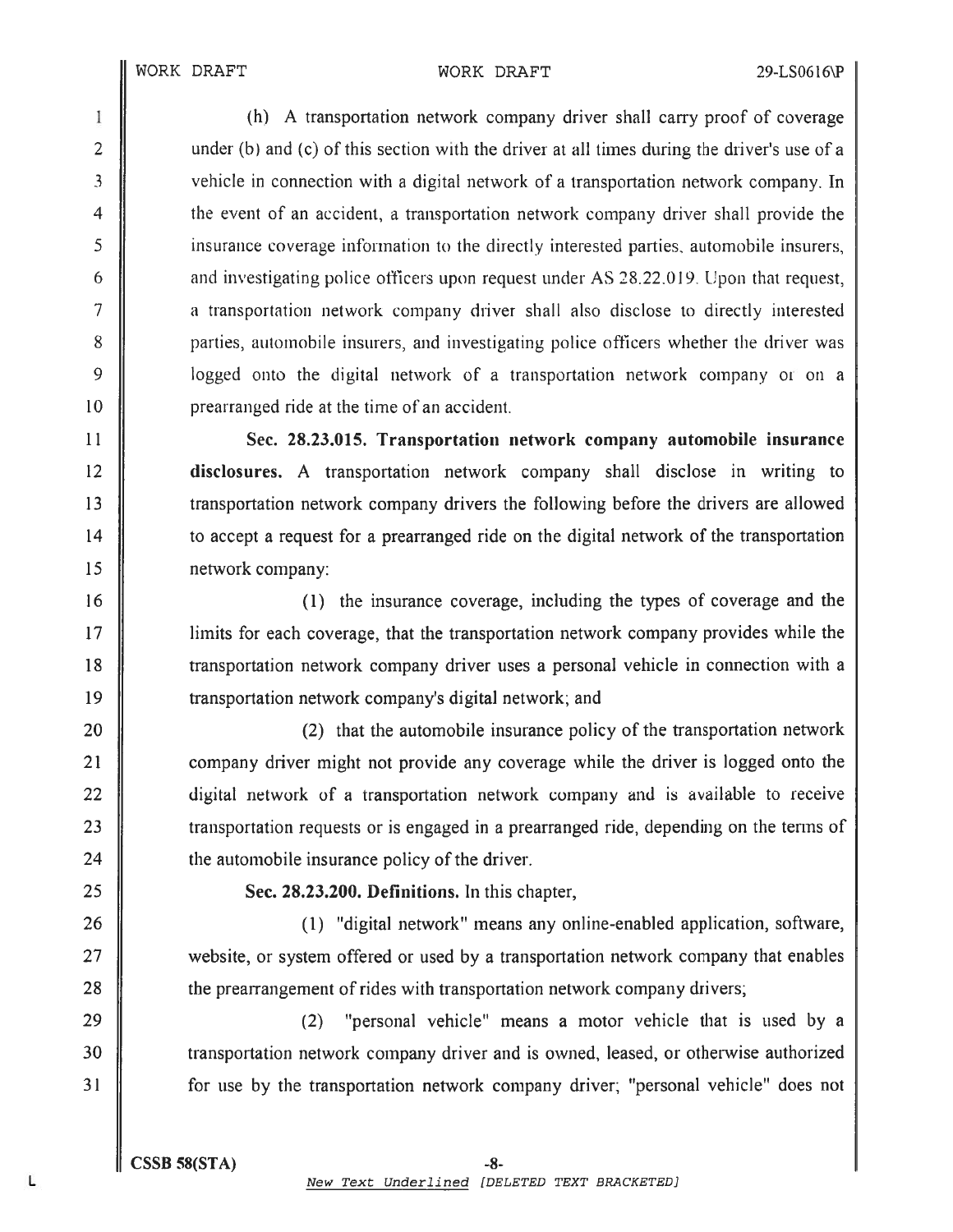#### WORK DRAFT WORK DRAFT 29-LS0616\P

1 include a taxi, limousine, or other commercial motor vehicle for hire;

2 || (3) "prearranged ride" means transportation provided by a driver to a 3 is a rider, beginning when a driver accepts a ride requested by a rider through a digital 4 **||** network controlled by a transportation network company, continuing while the driver <sup>5</sup> transports <sup>a</sup> requesting rider, and ending when the last requesting rider departs from <sup>6</sup> the persona<sup>l</sup> vehicle; 'prearranged ride' does not include shared expense carpoo<sup>l</sup> or 7 | vanpool arrangements or transportation provided using a taxi, limousine, or other 8 **8** commercial motor vehicle for hire;

 $9 \parallel$  (4) "transportation network company" means a corporation, **ight** partnership, sole proprietorship, or other entity operating in the state that uses a digital network to connect transportation network company riders to transportation network **company drivers** who provide prearranged rides; a transportation network company may not be considered to control, direct, or manage the persona<sup>l</sup> vehicles or transportation network company drivers that connect to its digital network, excep<sup>t</sup> 15 where agreed to by written contract;

16 || (5) "transportation network company driver" or "driver" means an 17 | individual who

18 || (A) receives connections to potential passengers and related 19 Services from a transportation network company in exchange for payment of a 20 **fee to the transportation network company; and** 

21 || 22 || ride to riders upon connection through a digital network controlled by a 23 || transportation network company in return for compensation or payment of a  $24$   $\parallel$  fee;

 (6) "transportation network company rider" or "rider" means an **ignor** 20 individual or person who uses a digital network of a transportation network company **to connect with a transportation network company driver who provides prearranged f** rides to the rider in the driver's personal vehicle between points chosen by the rider.

29  $\parallel$  \* Sec. 6. The uncodified law of the State of Alaska is amended by adding a new section to  $30$  read:

<sup>31</sup> APPLICABILITY. Sections <sup>3</sup> and <sup>4</sup> of this Act apply to all claims or proceedings

L